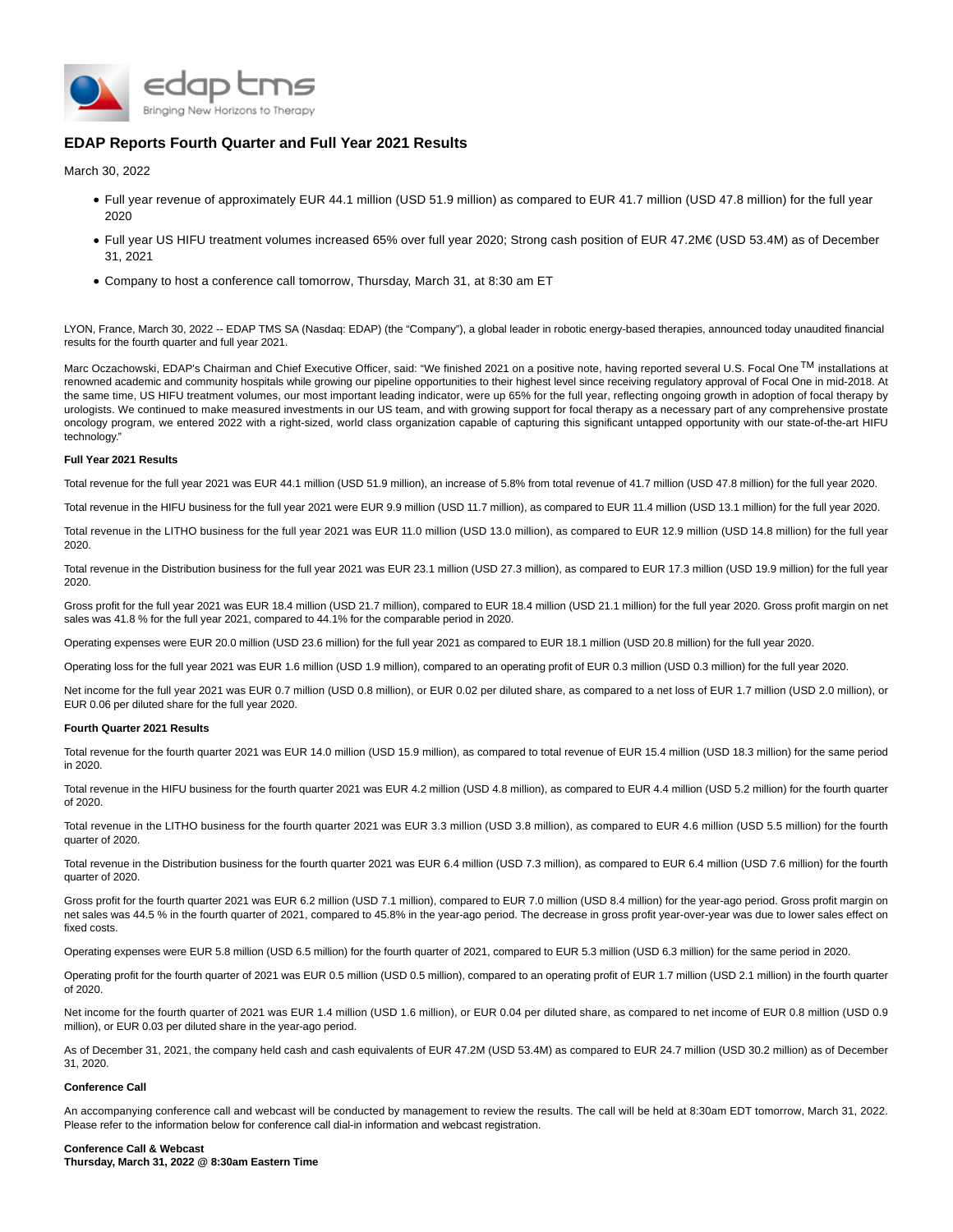| Domestic:      | 877-451-6152                                                           |
|----------------|------------------------------------------------------------------------|
| International: | 201-389-0879                                                           |
| Passcode:      | 13727107                                                               |
| Webcast:       | https://viavid.webcasts.com/starthere.jsp?ei=1529371&tp_key=b54f335485 |

Following the live call, a replay will be available on the Company's website, [www.edap-tms.com u](https://www.globenewswire.com/Tracker?data=fT_6sV3vxqz6_ZO4jMoC-Y9OuyUl--qVKyBSPKeIE2io-N9DoB05mrzY9MuKsVWL_jGXzxZt5bWsyI3YxjUQF8zJE_A2ucEo6WRbPsurKfMb_vVaq0GouCw-FLXr7NeK)nder "Investors Information."

# **About EDAP TMS SA**

A recognized leader in the global therapeutic ultrasound market, EDAP TMS develops, manufactures, promotes and distributes worldwide minimally invasive medical devices for various pathologies using ultrasound technology. By combining the latest technologies in imaging and treatment modalities in its complete range of Robotic HIFU devices, EDAP TMS introduced the Focal One® in Europe and in the U.S. as an answer to all requirements for ideal prostate tissue ablation. With the addition of the ExactVu™ Micro-Ultrasound device, EDAP TMS is now the only company offering a complete solution from diagnostics to focal treatment of Prostate Cancer. EDAP TMS also produces and distributes other medical equipment including the Sonolith® i-move lithotripter and lasers for the treatment of urinary tract stones using extra-corporeal shockwave lithotripsy (ESWL). For more information on the Company, please visit http://www.edap-tms.com, and us.hifu-prostate.com.

## **Forward-Looking Statements**

In addition to historical information, this press release contains forward-looking statements. Such statements are based on management's current expectations and are subject to a number of risks and uncertainties, including matters not yet known to us or not currently considered material by us, and there can be no assurance that anticipated events will occur or that the objectives set out will actually be achieved. Important factors that could cause actual results to differ materially from the results anticipated in the forward-looking statements include, among others, the clinical status and market acceptance of our HIFU devices and the continued market potential for our lithotripsy and distribution divisions, as well as the length and severity of the COVID-19 pandemic, including its impacts across our businesses on demand for our devices and services. Factors that may cause such a difference may also include, but are not limited to, those described in the Company's filings with the Securities and Exchange Commission and in particular, in the sections "Cautionary Statement on Forward-Looking Information" and "Risk Factors" in the Company's Annual Report on Form 20-F.

#### **Company Contact**

Blandine Confort Investor Relations / Legal Affairs EDAP TMS SA +33 4 72 15 31 50 [bconfort@edap-tms.com](https://www.globenewswire.com/Tracker?data=aHpNhU25dkSZOSkWaBkk99mLnGv0YWVujj2BBoRV0yhHV2Qmktv4PdbZ_dCEYUnEwnW73dwudanjFcUOZIt6zt3TY7xyN1OcNcrSMUNoCNg=)

## **Investor Contact**

John Fraunces LifeSci Advisors, LLC 917-355-2395 [jfraunces@lifesciadvisors.com](https://www.globenewswire.com/Tracker?data=2ZkshduQUDquW3ob4dw24tGbe_mfbB6wEjDhdtYjCMHLEO4t4zrKhjViNE2oQyiLKQQTbc9pXYI3tZW4bErJ83cFNy8AuRfkGhRxFAJgWIseqlGO6JqUPLss0cR0Dk1_)

> **EDAP TMS S.A. UNAUDITED CONDENSED CONSOLIDATED STATEMENTS OF OPERATIONS (Amounts in thousands of Euros and U.S. Dollars, except per share data)**

|                                                                                | <b>Three Months Ended:</b>       |                                  | <b>Three Months Ended:</b> |                          |
|--------------------------------------------------------------------------------|----------------------------------|----------------------------------|----------------------------|--------------------------|
|                                                                                | Dec. 31,<br>2021<br><b>Euros</b> | Dec. 31,<br>2020<br><b>Euros</b> | Dec. 31,<br>2021<br>\$US   | Dec. 31,<br>2020<br>\$US |
| Sales of medical equipment                                                     | 9,864                            | 11,439                           | 11,231                     | 13,661                   |
| Net Sales of RPP and Leases                                                    | 1,387                            | 1,336                            | 1,579                      | 1,596                    |
| Sales of spare parts, supplies and Services                                    | 2,720                            | 2,587                            | 3,097                      | 3,089                    |
| <b>TOTAL NET SALES</b>                                                         | 13,971                           | 15,363                           | 15,907                     | 18,346                   |
| Other revenues                                                                 | 1                                | 1                                | 2                          | 2                        |
| <b>TOTAL REVENUES</b>                                                          | 13,973                           | 15,364                           | 15,909                     | 18,348                   |
| Cost of sales                                                                  | (7, 762)                         | (8, 335)                         | (8,837)                    | (9,953)                  |
| <b>GROSS PROFIT</b>                                                            | 6,211                            | 7,029                            | 7,072                      | 8,394                    |
| Research & development expenses                                                | (562)                            | (1, 439)                         | (640)                      | (1,718)                  |
| S, G & A expenses                                                              | (5, 188)                         | (3,871)                          | (5,907)                    | (4,622)                  |
| Total operating expenses                                                       | (5,750)                          | (5,310)                          | (6, 547)                   | (6, 341)                 |
| <b>OPERATING PROFIT (LOSS)</b>                                                 | 461                              | 1,720                            | 525                        | 2,053                    |
| Interest (expense) income, net                                                 | 23                               | (46)                             | 26                         | (55)                     |
| Currency exchange gains (loss), net                                            | 786                              | (728)                            | 895                        | (869)                    |
| <b>INCOME (LOSS) BEFORE TAXES AND</b><br><b>MINORITY INTEREST</b>              | 1,270                            | 945                              | 1,446                      | 1,129                    |
| Income tax (expense) credit                                                    | 95                               | (165)                            | 108                        | (197)                    |
| <b>NET INCOME (LOSS)</b>                                                       | 1,365                            | 780                              | 1,554                      | 932                      |
| Earning per share - Basic                                                      | 0.04                             | 0.03                             | 0.05                       | 0.03                     |
| Average number of shares used in computation<br>of EPS                         | 33,466,136                       | 29,164,983                       | 33,466,136                 | 29,164,983               |
| Earning per share - Diluted                                                    | 0.04                             | 0.03                             | 0.04                       | 0.03                     |
| Average number of shares used in computation<br>of EPS for positive net income | 34,555,716                       | 30,222,258                       | 33,555,716                 | 30,222,258               |

NOTE: Translated for convenience of the reader to U.S. dollars at the 2021 average three months' noon buying rate of 1 Euro = 1.1386 USD, and 2020 average three months noon buying rate of 1 Euro = 1.1942 USD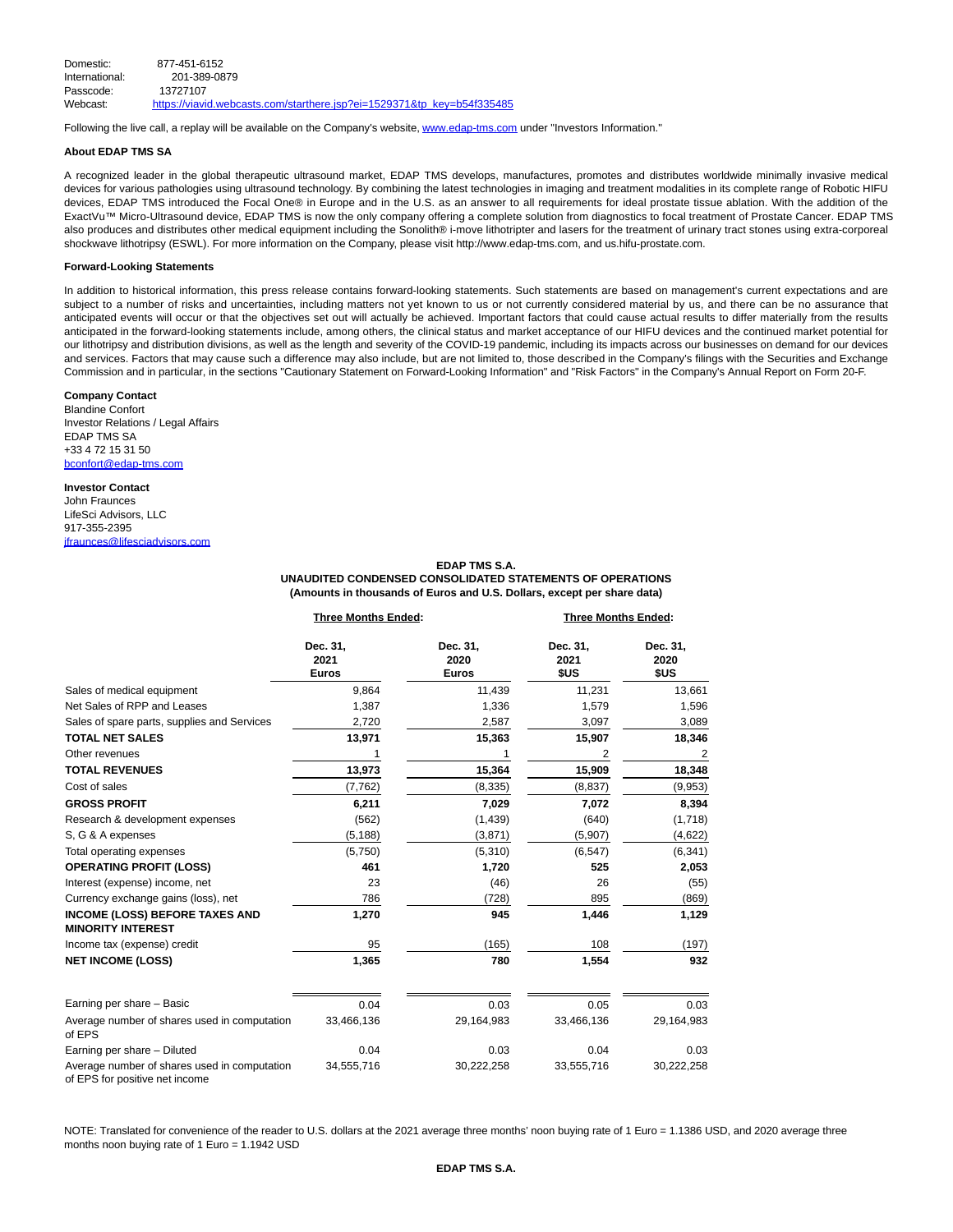# **UNAUDITED CONDENSED CONSOLIDATED STATEMENTS OF OPERATIONS (Amounts in thousands of Euros and U.S. Dollars, except per share data)**

|                                                                                | <b>Twelve Months Ended:</b>      |                                  | <b>Twelve Months Ended:</b> |                          |
|--------------------------------------------------------------------------------|----------------------------------|----------------------------------|-----------------------------|--------------------------|
|                                                                                | Dec. 31,<br>2021<br><b>Euros</b> | Dec. 31,<br>2020<br><b>Euros</b> | Dec. 31,<br>2021<br>\$US    | Dec. 31,<br>2020<br>\$US |
|                                                                                |                                  |                                  |                             |                          |
| Sales of medical equipment                                                     | 29,040                           | 27,523                           | 34,229                      | 31,581                   |
| Net Sales of RPP and Leases                                                    | 4,968                            | 4,745                            | 5,856                       | 5,445                    |
| Sales of spare parts, supplies and Services                                    | 10,052                           | 9,382                            | 11,848                      | 10,765                   |
| <b>TOTAL NET SALES</b>                                                         | 44,060                           | 41,649                           | 51,932                      | 47,791                   |
| Other revenues                                                                 | 6                                | 12                               | 7                           | 14                       |
| <b>TOTAL REVENUES</b>                                                          | 44,065                           | 41,662                           | 51,939                      | 47,805                   |
| Cost of sales                                                                  | (25, 643)                        | (23, 283)                        | (30, 225)                   | (26, 716)                |
| <b>GROSS PROFIT</b>                                                            | 18,422                           | 18,379                           | 21,714                      | 21,089                   |
| Research & development expenses                                                | (3,402)                          | (4, 496)                         | (4,010)                     | (5, 159)                 |
| S, G & A expenses                                                              | (16, 633)                        | (13, 614)                        | (19,605)                    | (15, 621)                |
| Total operating expenses                                                       | (20, 034)                        | (18, 110)                        | (23, 614)                   | (20, 780)                |
| <b>OPERATING PROFIT (LOSS)</b>                                                 | (1,612)                          | 269                              | (1,900)                     | 309                      |
| Interest (expense) income, net                                                 | 145                              | (98)                             | 171                         | (112)                    |
| Currency exchange gains (loss), net                                            | 2,360                            | (1,359)                          | 2,781                       | (1, 559)                 |
| Other income, net                                                              |                                  |                                  |                             | (1)                      |
| <b>INCOME (LOSS) BEFORE TAXES AND</b><br><b>MINORITY INTEREST</b>              | 893                              | (1, 188)                         | 1,052                       | (1, 363)                 |
| Income tax (expense) credit                                                    | (193)                            | (516)                            | (227)                       | (592)                    |
| <b>NET INCOME (LOSS)</b>                                                       | 700                              | (1,704)                          | 825                         | (1, 955)                 |
| Earning per share - Basic                                                      | 0.02                             | (0.06)                           | 0.02                        | (0.07)                   |
| Average number of shares used in computation<br>of EPS                         | 33,457,469                       | 29,148,108                       | 33,457,469                  | 29,148,108               |
| Earning per share - Diluted                                                    | 0.02                             | (0.06)                           | 0.02                        | (0.07)                   |
| Average number of shares used in computation<br>of EPS for positive net income | 35,843,019                       | 29,148,108                       | 35,843,019                  | 29,148,108               |

NOTE: Translated for convenience of the reader to U.S. dollars at the 2021 average twelve months' noon buying rate of 1 Euro = 1.1787 USD, and 2020 average twelve months noon buying rate of 1 Euro = 1.1474 USD

## **EDAP TMS S.A. UNAUDITED CONSOLIDATED BALANCE SHEETS HIGHLIGHTS (Amounts in thousands of Euros and U.S. Dollars)**

|                                                               | Dec. 31,<br>2021<br><b>Euros</b> | Dec. 31,<br>2020<br><b>Euros</b> | Dec. 31,<br>2021<br>\$US | Dec. 31,<br>2020<br>\$US |
|---------------------------------------------------------------|----------------------------------|----------------------------------|--------------------------|--------------------------|
| Cash, cash equivalents and short-term treasury<br>investments | 47,183                           | 24,696                           | 53,405                   | 30,201                   |
| Account receivables, net                                      | 12,118                           | 12,339                           | 13,716                   | 15,090                   |
| Inventory                                                     | 7,499                            | 7,989                            | 8,487                    | 9,771                    |
| Other current assets                                          | 581                              | 369                              | 658                      | 451                      |
| <b>TOTAL CURRENT ASSETS</b>                                   | 67,382                           | 45,393                           | 76,267                   | 55,513                   |
| Property, plant and equipment, net                            | 5,173                            | 5,599                            | 5,855                    | 6,847                    |
| Goodwill                                                      | 2,412                            | 2,412                            | 2,730                    | 2,949                    |
| Other non-current assets                                      | 2,260                            | 1,790                            | 2,558                    | 2,189                    |
| <b>TOTAL ASSETS</b>                                           | 77,226                           | 55,193                           | 87,409                   | 67,498                   |
| Accounts payable & other accrued liabilities                  | 10,786                           | 10,485                           | 12,208                   | 12,823                   |
| Deferred revenues, current portion                            | 3,408                            | 2,701                            | 3,857                    | 3,304                    |
| Short term borrowing                                          | 1,914                            | 2,638                            | 2,167                    | 3,227                    |
| Other current liabilities                                     | 1,843                            | 5,679                            | 2,086                    | 6,945                    |
| <b>TOTAL CURRENT LIABILITIES</b>                              | 17,951                           | 21,504                           | 20,318                   | 26,298                   |
| Obligations under operating and finance leases<br>non-current | 1,318                            | 1,653                            | 1,492                    | 2,022                    |
| Long term debt, non-current                                   | 4,930                            | 1,143                            | 5,580                    | 1,397                    |
| Deferred revenues, non-current                                | 440                              | 926                              | 498                      | 1,132                    |
| Other long term liabilities                                   | 2,534                            | 3,720                            | 2,868                    | 4,549                    |
| <b>TOTAL LIABILITIES</b>                                      | 27,172                           | 28,945                           | 30,755                   | 35,399                   |
| TOTAL SHAREHOLDERS'EQUITY                                     | 50,054                           | 26,248                           | 56,655                   | 32,099                   |
| TOTAL LIABILITIES & SHAREHOLDERS' EQUITY                      | 77.226                           | 55,193                           | 87.409                   | 67.498                   |

NOTE: Translated for convenience of the reader to U.S. dollars at the noon buying rate of 1 Euro = 1.1319 USD on December 31, 2021 and at the noon buying rate of 1 Euro = 1.2229 USD, on December 31, 2020